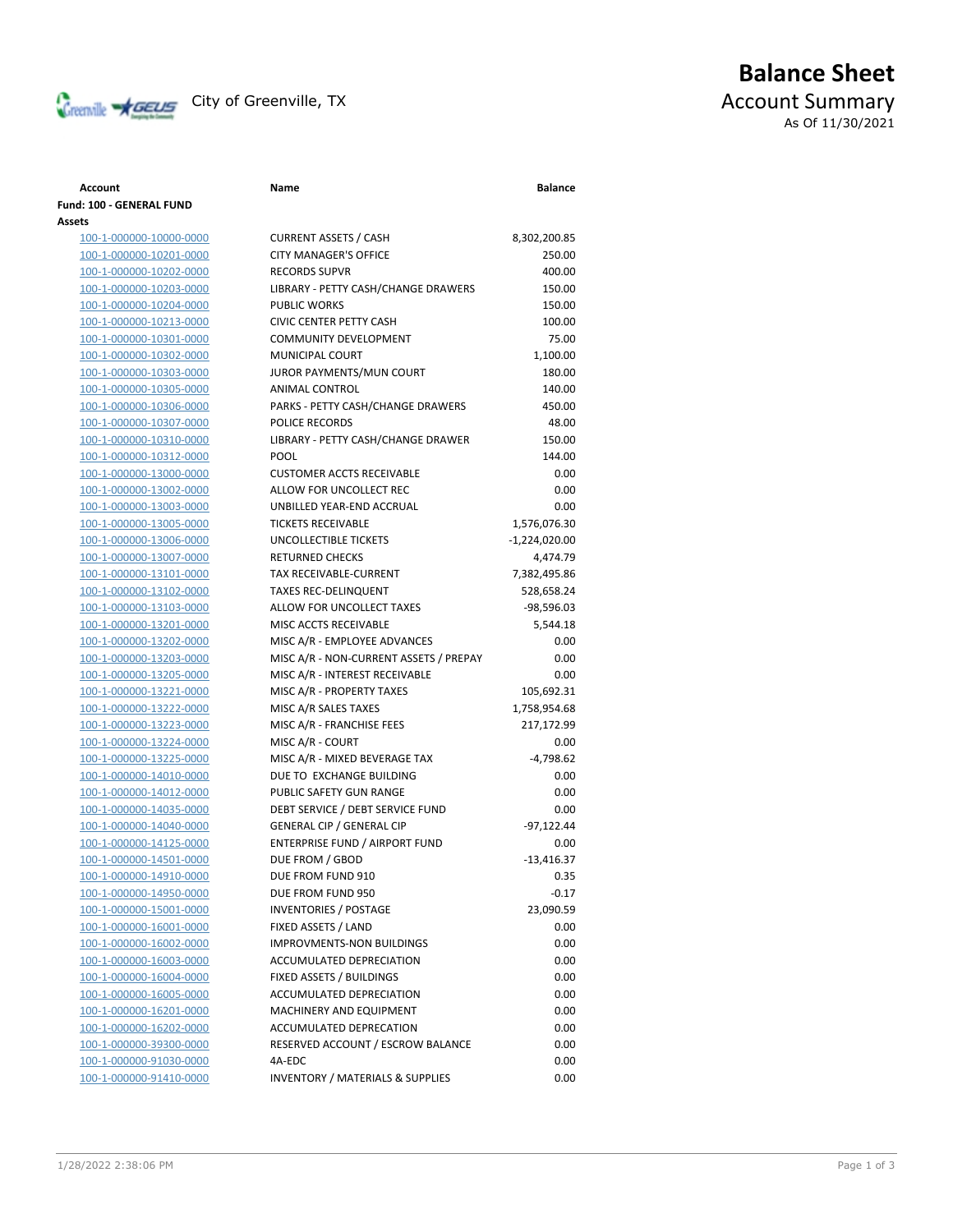| <b>Balance Sheet</b> | As Of 11/30/2021 |
|----------------------|------------------|
|                      |                  |

| Account                        | Name                                      | <b>Balance</b> |               |
|--------------------------------|-------------------------------------------|----------------|---------------|
| 100-1-000000-91430-0000        | NON-CURRENT ASSETS / PREPAYMENTS          | 0.00           |               |
|                                | <b>Total Assets:</b>                      | 18,469,744.51  | 18,469,744.51 |
| Liability                      |                                           |                |               |
| <u>100-1-000000-20101-0000</u> | <b>ACCOUNTS PAYABLE</b>                   | 2,822.61       |               |
| 100-1-000000-20102-0000        | <b>CREDIT CARD PAYABLE</b>                | 0.00           |               |
| 100-1-000000-20103-0000        | ACCRUED ACCOUNTS PAYABLE                  | 29,747.75      |               |
| 100-1-000000-20114-0000        | <b>INVESTMENT ADVISORY FEES</b>           | 0.00           |               |
| 100-1-000000-20115-0000        | PD EMP COMMISSION                         | 3,831.45       |               |
| 100-1-000000-20116-0000        | POLICE DONATIONS                          | 1,817.97       |               |
| 100-1-000000-20117-0000        | <b>FIRE DONATIONS</b>                     | 17,000.55      |               |
| 100-1-000000-20118-0000        | <b>COMBAT CHALLENGE</b>                   | 804.06         |               |
| 100-1-000000-20119-0000        | <b>CEMETERIES DONATIONS</b>               | 61.79          |               |
| 100-1-000000-20120-0000        | <b>LIBRARY DONATIONS</b>                  | 5,003.56       |               |
| 100-1-000000-20121-0000        | ANIMAL SHELTER DONATIONS                  | 1,459.77       |               |
| 100-1-000000-20122-0000        | PARKS DONATIONS                           | 20,118.52      |               |
| 100-1-000000-20125-0000        | SALES TAX PAYABLE / IN THE CITY           | 83.67          |               |
| 100-1-000000-20127-0000        | STATE COURT COST/FEE PAYB                 | 73,136.72      |               |
| 100-1-000000-20128-0000        | SEATBELT&CHILD RESTRAINT                  | 7,536.78       |               |
| 100-1-000000-20129-0000        | MUNICIPAL COURT CLEARING                  | 366.10         |               |
| 100-1-000000-20130-0000        | <b>3RD PARTY FTA FEE PAYABLE</b>          | 469.49         |               |
| 100-1-000000-20131-0000        | REFUNDS / OVERPAYMENTS                    | $-120.70$      |               |
|                                |                                           |                |               |
| 100-1-000000-20132-0000        | <b>COURT COLL AGENCY FEES</b>             | 1,640.89       |               |
| 100-1-000000-20136-0000        | ATTORNEY COLLECTION FEES                  | 0.00           |               |
| 100-1-000000-20137-0000        | PLAT FILING FEES PAYABLE                  | 38,568.74      |               |
| 100-1-000000-20138-0000        | COMMUNITY DEV TRUST ACCT                  | 10,538.79      |               |
| 100-1-000000-20139-0000        | <b>RETAINAGES PAYABLE</b>                 | 0.00           |               |
| 100-1-000000-20141-0000        | TELEPHONE CLEARING                        | 5,539.66       |               |
| 100-1-000000-20143-0000        | POLICE PROPERTY ROOM CLEARING             | 12,901.52      |               |
| 100-1-000000-20146-0000        | MAIN ST / FARMERS MRKT RESALE             | 262.12         |               |
| 100-1-000000-20147-0000        | YMCA REGISTRATIONS                        | 0.00           |               |
| 100-1-000000-20155-0000        | MAIN STREET - DONATIONS                   | 17.02          |               |
| 100-1-000000-20160-0000        | UNAPPLIED CREDIT                          | 0.00           |               |
| 100-1-000000-20201-0000        | DEFERRED REVENUE                          | 0.00           |               |
| 100-1-000000-20203-0000        | DEFERRED TAX REVENUE                      | 7,791,634.03   |               |
| 100-1-000000-20204-0000        | DEFERRED TICKET REVENUE                   | 293,380.30     |               |
| 100-1-000000-21040-0000        | DUE TO / GENERAL CIP FUND                 | 0.00           |               |
| 100-1-000000-21201-0000        | DUE TO / CENTRAL SERVICE FUND             | 0.00           |               |
| 100-1-000000-21401-0000        | DUE TO / ELECTRIC OPERATING FUND          | 0.00           |               |
| 100-1-000000-21506-0000        | DUE TO / 4A-EDC                           | 4,394.36       |               |
| 100-1-000000-21507-0000        | DUE TO / BOARD OF DEVELOPMENT             | $-6,972.28$    |               |
| 100-1-000000-22001-0000        | SALARIES PAYABLE                          | 624,351.22     |               |
| 100-1-000000-23001-0000        | CAPITAL LEASE PAYABLE                     | 0.00           |               |
| 100-1-000000-23101-0000        | CAPITAL LEASE PAYABLE                     | 0.00           |               |
| 100-1-000000-24001-0000        | O/S CHECKS PAYABLE                        | -11,755.77     |               |
| 100-1-000000-24008-0000        | <b>CUSTOMER DEPOSITS / ANIMAL SHELTER</b> | 0.00           |               |
| 100-1-000000-24009-0000        | <b>LIBRARY MEETING ROOM DEPOSITS</b>      | 616.20         |               |
| 100-1-000000-26001-0000        | <b>COMPENSATED ABSENCES PAY</b>           | 0.00           |               |
| 100-1-000000-29300-0000        | <b>ENCUMBRANCE SUMMARY</b>                | 0.00           |               |
| 100-1-000000-29400-0000        | RESERVED ACCOUNT / ENCUMBRANCES           | 0.00           |               |
| 100-1-000000-92191-0000        | <b>SPONSORS - PARKS</b>                   | 0.00           |               |
| 100-1-000000-92200-0000        | MISCELLANEOUS LIABILITIES                 | 0.00           |               |
|                                | <b>Total Liability:</b>                   | 8,929,256.89   |               |
| Equity                         |                                           |                |               |
| 100-1-000000-39000-0000        | UNRESERVED-FUND BALANCE                   | 10,574,688.02  |               |
|                                | <b>Total Beginning Equity:</b>            | 10,574,688.02  |               |

|                                | <b>10, J/ 7, 0</b> |
|--------------------------------|--------------------|
| <b>Total Beginning Equity:</b> | 10,574,6           |